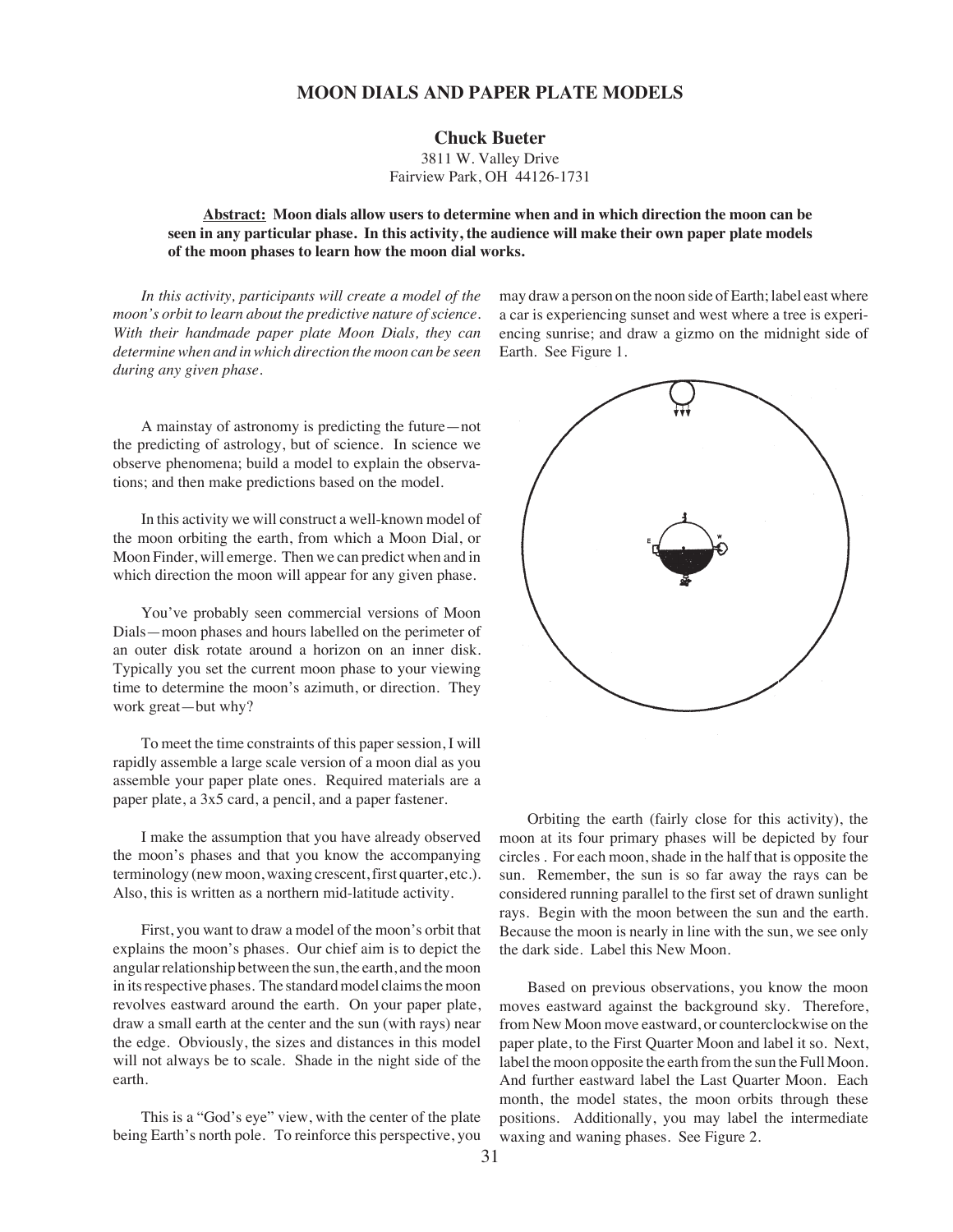by the earth itself. Label these bottom arrows "sun at midnight." See Figure 3.

SUN at NOON





The angular relationships between the sun, the earth, and the moon at its respective phases were established on the paper plate. Now we will use that information. Align the hole on the 3x5 card with Earth's north pole on the paper plate and secure the two pieces with a paper fastener. The Moon Dial is nearly finished.

The angular relationship between the sun, the earth, and the moon will always hold, whether you view from high above the earth or from our local site. For example, the full moon will always appear 180 degrees from the sun. The last quarter moon will always appear 90 degrees westward from the sun. However, for the Moon Dial to be practical, you want to view the moon from your specific location on earth, not from above the north pole.

So put the paper plate aside. *It is important that you completely disassociate yourself from the "God's eye" view of the paper plate.* Next you will draw your local horizon on the 3x5 card as if you were facing south (because you won't see the moon far to the north from GLPA latitudes). For the rest of this activity you are back on terra firma.

Draw a line above the bottom of the 3x5 card to represent the local horizon. Midway draw a stick figure who is facing *away* from you. Consider the 3x5 card to be the view the figure and you would have if you were looking out of a bay window that faces south. Label the card's left edge "east"; in the center write "facing south"; and label the right edge "west." In drawing the horizon, you may include local landmarks familiar to you. Under the stick figure, punch a small hole with the paper fastener for later use.

Near the top of the card, draw short sunlight arrows coming down from high in the south and label them "sun at noon." At the bottom center of the card, below the hole, draw parallel arrows coming up from under the earth. This direction is *not* north. Rays from the sun do come from this direction, but they are blocked from reaching the stick figure

You may rely on the written designations alone. However, I recommend that, around the perimeter of the plate near the labels, you draw what the moon actually looks like at the respective phases when viewed from your site. In real life, the cusps of the moon always point away from the sun. A shortcoming of the moon dial is that, due to latitudinal differences, it does not accurately depict the angle at which the moon is inclined to your local horizon. Therefore, draw the respective phases as you see them.

Your Moon Dial is now ready. You can now make astronomical predictions based on your model of the moon orbiting the earth. In using the Moon Dial, always keep the 3x5 card level and upright; you will rotate the paper plate.

The sun is the Moon Dial's timepiece. From the perspective of the figure on the 3x5 card, the sun's appearing from specific directions suggests the time. You set the time by placing the sun in the corresponding part of the sky (or behind the 3x5 earth). When the sun is due south, the time is local apparent noon; when the sun is on the opposite side of the earth, the time is midnight. When the sun is at the eastern horizon, the time is sunrise; when the sun is at the western horizon, the time is sunset.

Note that the sunrise and sunset times are not necessarily 6 AM and 6 PM, respectively. Only near the equinoxes does such a relationship hold. If, for example, the sun is between the eastern horizon and due south, you have to interpolate between the sunrise time (consult a newspaper or almanac) and noon.